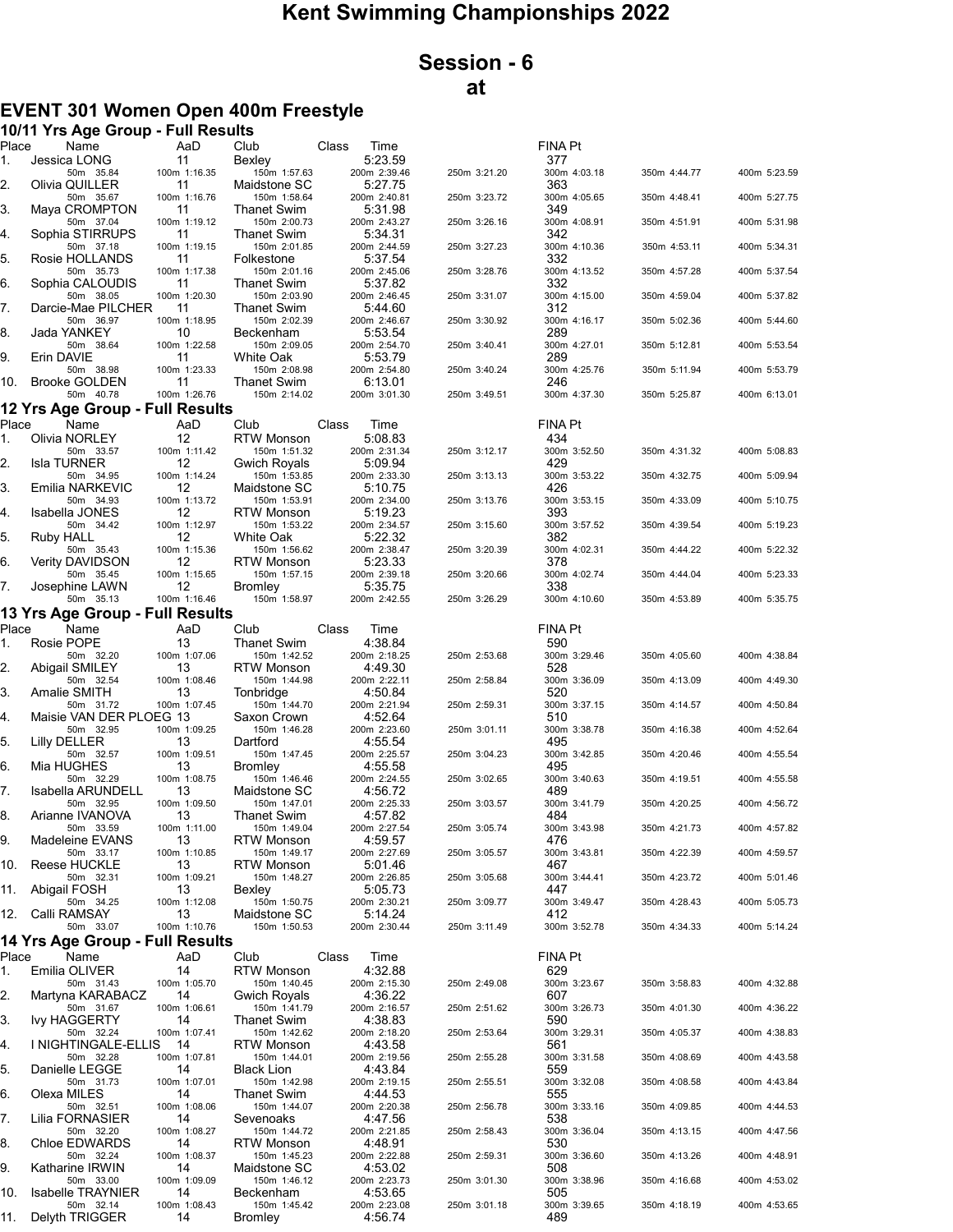| 12.         | 50m 32.47<br>Mia ARMSTRONG                   | 100m 1:09.45<br>14                 | 150m 1:47.40<br>Dartford             | 200m 2:25.91<br>4:59.78      | 250m 3:04.39 | 300m 3:42.99<br>475   | 350m 4:20.95 | 400m 4:56.74 |
|-------------|----------------------------------------------|------------------------------------|--------------------------------------|------------------------------|--------------|-----------------------|--------------|--------------|
| 13.         | 50m 32.96<br><b>Charlotte FIELD</b>          | 100m 1:09.48<br>14                 | 150m 1:47.69<br>Orpington OJ         | 200m 2:26.63<br>5:01.09      | 250m 3:05.35 | 300m 3:44.74<br>468   | 350m 4:23.96 | 400m 4:59.78 |
| 14.         | 50m 32.72<br>Gabriela TRIGUEIRINHO 14        | 100m 1:09.29                       | 150m 1:47.68<br>Sevenoaks            | 200m 2:26.35<br>5:06.17      | 250m 3:05.42 | 300m 3:44.89<br>445   | 350m 4:23.63 | 400m 5:01.09 |
| 15.         | 50m 32.91<br>Jessica FOSH                    | 100m 1:09.33<br>14                 | 150m 1:47.14<br>Bexley               | 200m 2:26.31<br>5:09.65      | 250m 3:05.62 | 300m 3:45.79<br>431   | 350m 4:26.44 | 400m 5:06.17 |
|             | 50m 34.68                                    | 100m 1:12.80                       | 150m 1:51.65                         | 200m 2:30.98                 | 250m 3:10.88 | 300m 3:50.79          | 350m 4:31.07 | 400m 5:09.65 |
| Place       | 15 Yrs Age Group - Full Results<br>Name      | AaD                                | Club                                 | Class<br>Time                |              | <b>FINA Pt</b>        |              |              |
| 1.          | Annie SANDERS<br>50m 32.03                   | 15<br>100m 1:07.57                 | <b>Gwich Royals</b><br>150m 1:43.32  | 4:37.86<br>200m 2:19.06      | 250m 2:54.39 | 596<br>300m 3:29.75   | 350m 4:04.12 | 400m 4:37.86 |
| 2.          | Jessica GABLE<br>50m 31.50                   | 15<br>100m 1:06.48                 | <b>RTW Monson</b><br>150m 1:42.30    | 4:40.09<br>200m 2:18.33      | 250m 2:54.23 | 582<br>300m 3:29.75   | 350m 4:05.64 | 400m 4:40.09 |
| 3.          | Kahlen ARUNDELL<br>50m 30.15                 | 15<br>100m 1:04.62                 | Maidstone SC<br>150m 1:40.63         | 4 41 78<br>200m 2:16.90      | 250m 2:53.52 | 572<br>300m 3:29.78   | 350m 4:06.30 | 400m 4:41.78 |
| 4.          | Si Yao Peony LEE<br>50m 31.90                | 15<br>100m 1:06.96                 | Sevenoaks<br>150m 1:42.79            | 4:42.27<br>200m 2:18.46      | 250m 2:53.92 | 569<br>300m 3:30.39   | 350m 4:06.99 | 400m 4:42.27 |
| 5.          | <b>Beatrice PICKERING</b><br>50m 31.13       | 15<br>100m 1:05.52                 | <b>Bromley</b><br>150m 1:41.89       | 4:42.87<br>200m 2:18.52      | 250m 2:55.23 | 565<br>300m 3:31.73   | 350m 4:08.76 | 400m 4:42.87 |
| 6.          | Hannah MURPHY<br>50m 30.16                   | 15<br>100m 1:04.65                 | Maidstone SC<br>150m 1:40.72         | 4:42.96<br>200m 2:17.05      | 250m 2:53.53 | 564<br>300m 3:30.57   | 350m 4:07.47 | 400m 4:42.96 |
| 7.          | Amelia TOVEY<br>50m 32.21                    | 15<br>100m 1:07.85                 | Sevenoaks<br>150m 1:44.30            | 4:46.28<br>200m 2:20.84      | 250m 2:57.65 | 545<br>300m 3:34.33   | 350m 4:10.74 | 400m 4:46.28 |
| 8.          | <b>Fern GRAY</b><br>50m 31.58                | 15<br>100m 1:07.23                 | Sevenoaks<br>150m 1:44.00            | 4:48.64<br>200m 2:20.86      | 250m 2:57.78 | 532<br>300m 3:35.09   | 350m 4:12.34 | 400m 4:48.64 |
| 9.          | Natasha BRIGHTWELL<br>50m 32.17              | -15<br>100m 1:08.77                | Dartford<br>150m 1:45.74             | 4:52.59<br>200m 2:23.38      | 250m 3:00.25 | 511<br>300m 3:37.98   | 350m 4:15.57 | 400m 4:52.59 |
| 10.         | Aliyana BRADSHAW<br>50m 32.40                | 15<br>100m 1:09.19                 | <b>Black Lion</b><br>150m 1:47.80    | 4:57.82<br>200m 2:25.71      | 250m 3:03.79 | 484<br>300m 3:42.89   | 350m 4:21.36 | 400m 4:57.82 |
| 11.         | Emily ATKINSON<br>50m 32.98                  | 15<br>100m 1:09.16                 | Bexley<br>150m 1:46.60               | 4:58.06<br>200m 2:24.46      | 250m 3:02.50 | 483<br>300m 3:41.23   | 350m 4:20.09 | 400m 4:58.06 |
| 12.         | Elisabeth HUILLE<br>50m 33.14                | 15<br>100m 1:10.13                 | <b>Gwich Royals</b><br>150m 1:48.22  | 5:00.44<br>200m 2:26.05      | 250m 3:04.28 | 471<br>300m 3:43.13   | 350m 4:22.60 | 400m 5:00.44 |
|             | 16 Yrs Age Group - Full Results              |                                    |                                      |                              |              |                       |              |              |
| Place<br>1. | Name<br>Lola BURNS                           | AaD<br>16                          | Club<br>Beckenham                    | Class<br>Time<br>4:28.22     |              | <b>FINA Pt</b><br>663 |              |              |
| 2.          | 50m 30.26<br>Kasia TITTERTON                 | 100m 1:03.29<br>16                 | 150m 1:36.86<br><b>Bromley</b>       | 200m 2:10.75<br>4:31.89      | 250m 2:45.08 | 300m 3:19.93<br>636   | 350m 3:54.74 | 400m 4:28.22 |
| 3.          | 50m 30.82<br>Grace CUMMINGS                  | 100m 1:04.56<br>16                 | 150m 1:39.19<br>Thanet Swim          | 200m 2:13.54<br>4:37.33      | 250m 2:48.01 | 300m 3:22.90<br>600   | 350m 3:57.96 | 400m 4:31.89 |
| 4.          | 50m 31.44<br>Lilly-Marie DERRY               | 100m 1:05.57<br>16                 | 150m 1:40.88<br>Sevenoaks            | 200m 2:15.98<br>4:37.82      | 250m 2:51.30 | 300m 3:26.67<br>596   | 350m 4:02.49 | 400m 4:37.33 |
| 5.          | 50m 29.69<br>Martha ROBERTS                  | 100m 1:02.85<br>16                 | 150m 1:37.66<br>Sevenoaks            | 200m 2:13.82<br>4:41.26      | 250m 2:49.84 | 300m 3:26.19<br>575   | 350m 4:02.53 | 400m 4:37.82 |
| 6.          | 50m 32.06<br>Abbie OUTRAM                    | 100m 1:05.69<br>16                 | 150m 1:40.75<br>Maidstone SC         | 200m 2:15.94<br>4:43.03      | 250m 2:51.95 | 300m 3:28.09<br>564   | 350m 4:05.06 | 400m 4:41.26 |
| 7.          | 50m 31.81<br>Isla MARSHALL                   | 100m 1:07.18<br>16                 | 150m 1:43.10<br><b>RTW Monson</b>    | 200m 2:19.11<br>4:43.74      | 250m 2:55.19 | 300m 3:31.64<br>560   | 350m 4:08.03 | 400m 4:43.03 |
| 8.          | 50m 31.82<br>Katie WEEKLY                    | 100m 1:06.77<br>16                 | 150m 1:42.81<br>Beckenham            | 200m 2:18.99<br>4:47.38      | 250m 2:55.42 | 300m 3:31.70<br>539   | 350m 4:07.68 | 400m 4:43.74 |
| 9.          | 50m 32.04<br><b>Charlotte MARSHALL</b>       | 100m 1:08.30<br>16                 | 150m 1:45.23<br>Sevenoaks            | 200m 2:22.35<br>4:50.14      | 250m 2:59.37 | 300m 3:35.93<br>524   | 350m 4:12.42 | 400m 4:47.38 |
| 10.         | 50m 32.68<br>Zoe EVERETT                     | 100m 1:08.75<br>16                 | 150m 1:45.99<br><b>Gwich Royals</b>  | 200m 2:23.23<br>4:50.15      | 250m 3:00.26 | 300m 3:37.20<br>524   | 350m 4:14.07 | 400m 4:50.14 |
| 11.         | 50m 31.88<br>Amie LAWRENCE                   | 100m 1:07.21<br>16                 | 150m 1:44.07<br>Orpinaton OJ         | 200m 2:21.76<br>4:51.74      | 250m 2:58.99 | 300m 3:36.59<br>515   | 350m 4:14.31 | 400m 4:50.15 |
| 12.         | 50m 32.05<br>Phoebe COUZENS                  | 100m 1:07.89<br>16                 | 150m 1:45.23                         | 200m 2:22.42<br>4:55.69      | 250m 2:59.62 | 300m 3:37.46<br>495   | 350m 4:15.88 | 400m 4:51.74 |
|             | 50m 31.88<br>Fern SNEDDON                    | 100m 1:07.47                       | Bexley<br>150m 1:44.45<br>RTW Monson | 200m 2:22.68                 | 250m 3:00.20 | 300m 3:38.62          | 350m 4:17.98 | 400m 4:55.69 |
| 13.         | 50m 41.35                                    | 16<br>100m 1:26.91                 | 150m 2:13.93                         | 6<br>6:11.08<br>200m 3:01.90 | 250m 3:49.99 | 250<br>300m 4:38.11   | 350m 5:24.46 | 400m 6:11.08 |
| Place       | 17 Yrs/Over Age Group - Full Results<br>Name | AaD                                | Club                                 | Class<br>Time                |              | FINA Pt               |              |              |
| 1.          | Evelyn DAVIS<br>50m 30.27                    | 18<br>100m 1:03.30                 | Bromley<br>150m 1:36.76              | 4:21.98<br>200m 2:10.49      | 250m 2:43.68 | 711<br>300m 3:16.69   | 350m 3:49.65 | 400m 4:21.98 |
| 2.          | Tiegan CHILD<br>50m 30.18                    | 20<br>100m 1:03.34                 | <b>Bromley</b><br>150m 1:36.34       | 4:24.77<br>200m 2:09.83      | 250m 2:43.19 | 689<br>300m 3:16.95   | 350m 3:50.99 | 400m 4:24.77 |
| 3.          | Maddison LAY<br>50m 30.05                    | 18<br>100m 1:02.68                 | Thanet Swim<br>150m 1:36.18          | 4:26.24<br>200m 2:10.05      | 250m 2:43.96 | 678<br>300m 3:17.86   | 350m 3:52.45 | 400m 4:26.24 |
| 4.          | Emma BENNETT<br>50m 30.39                    | 17<br>100m 1:03.77                 | RTW Monson<br>150m 1:37.57           | 4:26.90<br>200m 2:12.32      | 250m 2:46.79 | 673<br>300m 3:20.80   | 350m 3:54.07 | 400m 4:26.90 |
| 5.          | Amelia CHILDS<br>50m 30.34                   | 18<br>100m 1:03.99                 | Sevenoaks<br>150m 1:38.30            | 4:30.00<br>200m 2:12.77      | 250m 2:46.84 | 650<br>300m 3:21.31   | 350m 3:55.65 | 400m 4:30.00 |
| 6.          | Caitlin EBBAGE<br>50m 29.66                  | 17<br>100m 1:02.68                 | Tonbridge<br>150m 1:36.42            | 4:30.96<br>200m 2:10.48      | 250m 2:45.03 | 643<br>300m 3:20.40   | 350m 3:55.89 | 400m 4:30.96 |
| 7.          | <b>Holly GEAKE</b><br>50m 31.20              | 17<br>100m 1:05.65                 | Tonbridge<br>150m 1:40.95            | 4 41 17<br>200m 2:16.71      | 250m 2:52.43 | 575<br>300m 3:28.91   | 350m 4:05.82 | 400m 4:41.17 |
| 8.          | Emma VAN SELM<br>50m 30.71                   | 19<br>100m 1:06.72                 | Bromley<br>150m 1:44.04              | 4:42.35<br>200m 2:20.93      | 250m 2:57.76 | 568<br>300m 3:34.74   | 350m 4:09.27 | 400m 4:42.35 |
| 9.          | Rae STRAUPENIEKS<br>50m 31.69                | 18<br>100m 1:06.87                 | Bromley<br>150m 1:43.37              | 4 44 98<br>200m 2:19.84      | 250m 2:56.18 | 553<br>300m 3:33.13   | 350m 4:10.03 | 400m 4:44.98 |
| 10.         | Samantha JACKSON                             | 17                                 | Orpington OJ                         | 4:50.55                      |              | 521                   |              |              |
| 11.         | 50m 30.40<br>Agatha SKELTON                  | 100m 1:04.91<br>19<br>100m 1:07.02 | 150m 1:41.21<br>Maidstone SC         | 200m 2:18.48<br>4:52.84      | 250m 2:56.66 | 300m 3:34.54<br>509   | 350m 4:12.09 | 400m 4:50.55 |
| 12.         | 50m 31.67<br>Abigail HOGBEN                  | 17                                 | 150m 1:43.97<br>Dover Life           | 200m 2:21.41<br>4:53.99      | 250m 2:58.79 | 300m 3:36.44<br>503   | 350m 4:14.77 | 400m 4:52.84 |
| 13.         | 50m 31.82<br>Amie HAWKINS                    | 100m 1:07.61<br>20                 | 150m 1:44.91<br>Bexley               | 200m 2:22.96<br>4:54.12      | 250m 3:01.03 | 300m 3:39.28<br>503   | 350m 4:17.43 | 400m 4:53.99 |
| 14.         | 50m 32.49<br>Mia COLYER                      | 100m 1:08.70<br>17                 | 150m 1:45.87<br><b>Black Lion</b>    | 200m 2:24.18<br>4:55.91      | 250m 3:01.82 | 300m 3:40.18<br>493   | 350m 4:17.54 | 400m 4:54.12 |
| 15.         | 50m 31.28<br>Daisy ALLISTONE                 | 100m 1:06.01<br>18                 | 150m 1:42.57<br>Maidstone SC         | 200m 2:19.75<br>4:56.51      | 250m 2:57.77 | 300m 3:36.80<br>491   | 350m 4:16.46 | 400m 4:55.91 |
| 16.         | 50m 32.59<br>Hannah STROVER                  | 100m 1:08.88<br>17                 | 150m 1:46.37<br>Orpington OJ         | 200m 2:23.90<br>4:57.50      | 250m 3:01.75 | 300m 3:40.03<br>486   | 350m 4:18.64 | 400m 4:56.51 |
| 17.         | 50m 32.22<br><b>Isabelle FOSH</b>            | 100m 1:08.27<br>17                 | 150m 1:45.88<br>Bexley               | 200m 2:23.83<br>5:08.40      | 250m 3:02.42 | 300m 3:41.29<br>436   | 350m 4:20.40 | 400m 4:57.50 |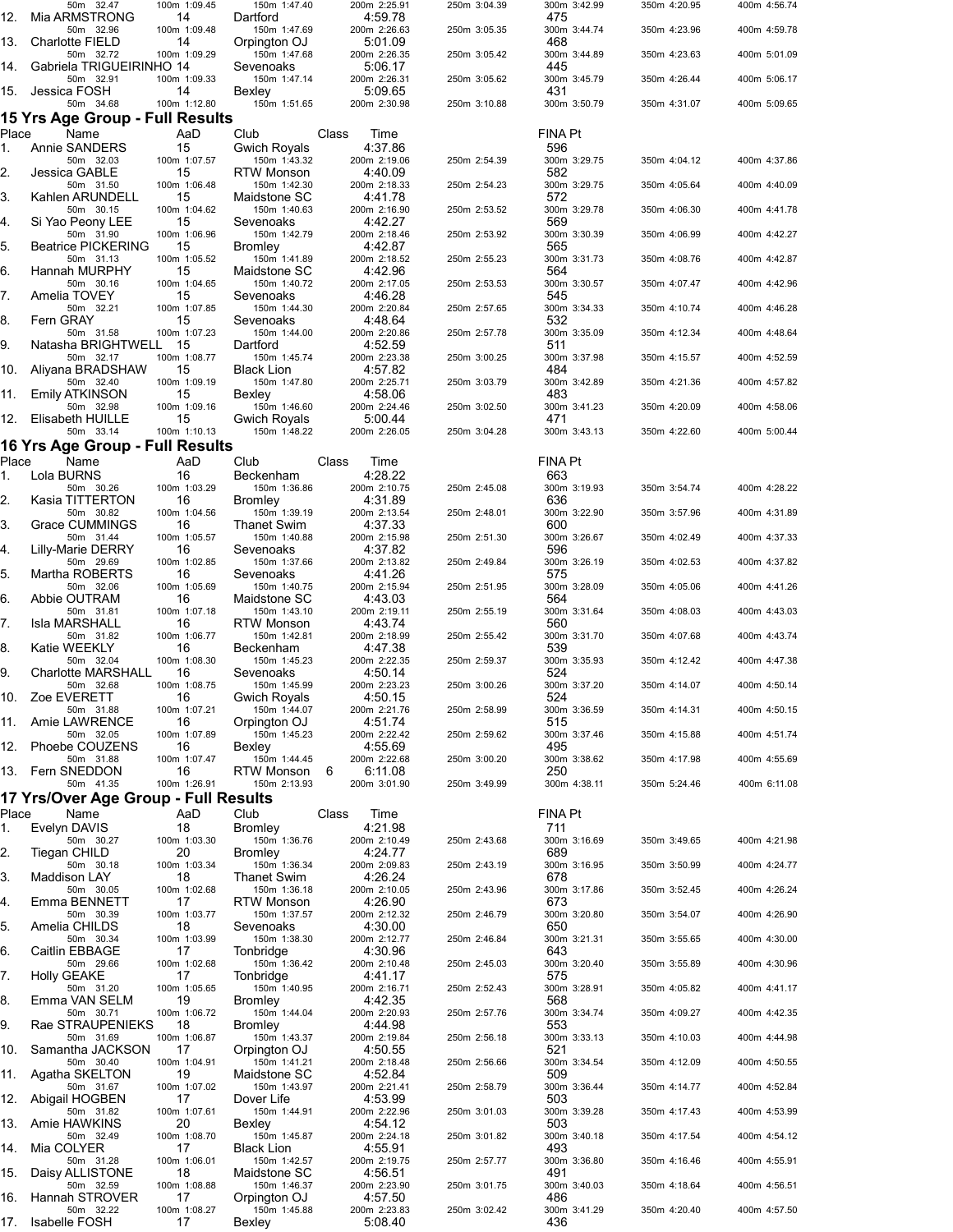|                | 50m 34.00                                                              | 100m 1:11.42       | 150m 1:49.77                             |       | 200m 2:28.69            | 250m 3:08.39 | 300m 3:48.45          | 350m 4:28.68   | 400m 5:08.40       |                    |
|----------------|------------------------------------------------------------------------|--------------------|------------------------------------------|-------|-------------------------|--------------|-----------------------|----------------|--------------------|--------------------|
|                | Combined Result - Multi-Classification by British Para-Swimming Points |                    |                                          |       |                         |              |                       |                |                    |                    |
| Place          | Name                                                                   | AaD                | Club                                     | Class | Time                    |              | <b>BDPoints</b>       |                |                    |                    |
| 1.             | Fern SNEDDON<br>50m 41.35                                              | 16<br>100m 1:26.91 | RTW Monson<br>150m 2:13.93               | 6     | 6:11.08<br>200m 3:01.90 | 250m 3:49.99 | 687<br>300m 4:38.11   | 350m 5:24.46   | 400m 6:11.08       |                    |
|                |                                                                        |                    |                                          |       |                         |              |                       |                |                    |                    |
|                | EVENT 303 Men Open 200m IM                                             |                    |                                          |       |                         |              |                       |                |                    |                    |
|                | 10/11 Yrs Age Group - Full Results                                     |                    |                                          |       |                         |              |                       |                |                    |                    |
| Place          | Name                                                                   | AaD                | Club                                     | Class | Time                    |              | FINA Pt               | 50             | 100                | 150                |
| 1.             | <b>Charlie BRAID</b>                                                   | 11                 | <b>Gwich Royals</b>                      |       | 2:47.50                 |              | 280                   | 37.42          | 1:19.39            | 2:12.13            |
| 2 <sub>1</sub> | Hayden SANDERS                                                         | 11                 | <b>Gwich Royals</b>                      |       | 2:55.17                 |              | 245                   | 41.06          | 1:24.71            | 2:17.43            |
|                | 12 Yrs Age Group - Full Results                                        |                    |                                          |       |                         |              |                       |                |                    |                    |
| Place<br>1.    | Name<br>Thomas LOVE                                                    | AaD<br>12          | Club<br>Beckenham                        | Class | Time<br>2:43.61         |              | <b>FINA Pt</b><br>300 | 50<br>37.34    | 100<br>1:19.25     | 150<br>2:10.14     |
| 2.             | Charlie COCKS                                                          | 12                 | <b>Thanet Swim</b>                       |       | 2:47.06                 |              | 282                   | 38.08          | 1:19.56            | 2:11.72            |
| 3.             | Rohan BISSETT                                                          | 12                 | <b>RTW Monson</b>                        |       | 2:47.57                 |              | 280                   | 38.05          | 1:19.06            | 2:11.56            |
| 4.             | Lanre DADA                                                             | 12                 | Maidstone SC                             |       | 2:47.93                 |              | 278                   | 35.11          | 1:19.16            | 2:11.48            |
| 5.             | Jago DALEY-ALLISON                                                     | 12                 | Beckenham                                |       | 2:48.25                 |              | 276                   | 37.46          | 1:21.55            | 2:11.97            |
| 6.             | <b>Ben NEGUS</b>                                                       | 12                 | <b>Gwich Royals</b>                      |       | 2:49.15                 |              | 272                   | 42.00          | 1:21.86            | 2:10.87            |
| 7.             | Thomas ELLERSHAW                                                       | 12                 | Sevenoaks                                |       | 2:49.19                 |              | 272                   | 39.03          | 1:20.86            | 2:09.97            |
| 8.             | Henry SHEPHERD                                                         | 12<br>12           | Orpington OJ                             |       | 2:50.40                 |              | 266<br>241            | 40.57<br>36.21 | 1:22.49<br>1:22.72 | 2:12.69<br>2:18.03 |
| 9.<br>10.      | William SEREKI<br><b>Riley GILHAM</b>                                  | 12                 | Maidstone SC<br>Bexley                   |       | 2:56.10<br>2:57.14      |              | 237                   | 39.28          | 1:24.57            | 2:18.65            |
| 11.            | Zachary FREEAR                                                         | 12                 | Folkestone                               |       | 3:05.88                 |              | 205                   | 43.05          | 1:29.12            | 2:25.97            |
|                | William WEST                                                           | 12                 | <b>Thanet Swim</b>                       |       | DQ SL 2L                |              |                       |                |                    |                    |
|                | 13 Yrs Age Group - Full Results                                        |                    |                                          |       |                         |              |                       |                |                    |                    |
| Place          | Name                                                                   | AaD                | Club                                     | Class | Time                    |              | FINA Pt               | 50             | 100                | 150                |
| 1.             | Jeremiah CARNEGIE                                                      | 13                 | Beckenham                                |       | 2:29.74                 |              | 392                   | 34.27          | 1:14.65            | 1:56.03            |
| 2.             | George GOODWIN                                                         | 13                 | Black Lion                               |       | 2:31.97                 |              | 375                   | 33.60          | 1:13.14            | 1:59.70            |
| 3.             | James TAYLOR-WRIGHT13                                                  |                    | <b>RTW Monson</b>                        |       | 2:32.14                 |              | 374                   | 34.70          | 1:14.56            | 1:57.84            |
| 4.             | <b>Filip GRIGORAS</b>                                                  | 13                 | <b>Thanet Swim</b>                       |       | 2:35.52                 |              | 350                   | 34.59          | 1:14.29            | 1:59.29            |
| 5.             | Caspar NALEPA                                                          | 13                 | <b>Gwich Royals</b>                      |       | 2:35.81                 |              | 348                   | 34.45          | 1:17.40            | 2:02.11            |
| 6.<br>7.       | <b>Edward WILLIAMS</b><br>Raef OWEN                                    | 13<br>13           | Dover Life<br><b>Gwich Royals</b>        |       | 2:36.02<br>2:37.44      |              | 346<br>337            | 33.97<br>33.56 | 1:15.37<br>1:14.47 | 1:59.31<br>2:04.03 |
| 8.             | Oscar FARTHING                                                         | 13                 | <b>Thanet Swim</b>                       |       | 2:37.53                 |              | 337                   | 36.97          | 1:16.62            | 1:59.34            |
| 9.             | Aaron GREEN                                                            | 13                 | Sevenoaks                                |       | 2:39.18                 |              | 326                   | 35.05          | 1:16.80            | 2:02.95            |
| 10.            | <b>Stanley READER</b>                                                  | 13                 | <b>Gwich Royals</b>                      |       | 2:39.39                 |              | 325                   | 34.79          | 1:16.78            | 2:03.33            |
| 11.            | Sebastian HARMER                                                       | 13                 | Maidstone SC                             |       | 2:43.08                 |              | 303                   | 36.71          | 1:17.31            | 2:04.51            |
| 12.            | William HOLDEN                                                         | 13                 | Bexley                                   |       | 2:44.24                 |              | 297                   | 37.10          | 1:19.39            | 2:06.04            |
| 13.            | Eddie EVANS                                                            | 13                 | Beckenham                                |       | 2:45.97                 |              | 288                   | 36.66          | 1:17.05            | 2:08.18            |
| 14.            | Albert BROOKS                                                          | 13                 | <b>Bromley</b>                           |       | 2:47.20                 |              | 281<br>271            | 34.17          | 1:17.49            | 2:09.13            |
| 15.            | Regan RAYNER<br>Leo NIKOLIC                                            | 13<br>13           | <b>Thanet Swim</b><br>Dartford           |       | 2:49.30<br>DQ SL 1L     |              |                       | 38.41          | 1:18.99            | 2:11.44            |
|                | 14 Yrs Age Group - Full Results                                        |                    |                                          |       |                         |              |                       |                |                    |                    |
| Place          | Name                                                                   | AaD                | Club                                     | Class | Time                    |              | <b>FINA Pt</b>        | 50             | 100                | 150                |
| 1.             | Aran BISSETT                                                           | 14                 | <b>RTW Monson</b>                        |       | 2:10.87                 |              | 587                   | 28.08          | 1:01.92            | 1:40.46            |
| 2.             | Max EL-MOKADEM                                                         | 14                 | <b>RTW Monson</b>                        |       | 2:15.81                 |              | 526                   | 29.31          | 1:03.99            | 1:43.50            |
| 3.             | Harry COCKS                                                            | 14                 | <b>Thanet Swim</b>                       |       | 2:22.09                 |              | 459                   | 31.63          | 1:09.14            | 1:49.62            |
| 4.             | Ralph SEREKI                                                           | 14                 | Maidstone SC                             |       | 2:23.89                 |              | 442                   | 29.42          | 1:05.65            | 1:49.40            |
| ს.             | Kal-EI NTIAMOAH                                                        | 14                 | Beckenham                                |       | 2:25.67                 |              | 426                   | 32.23          | 1:12.12            | 1:52.13            |
| 6.             | Oscar COLYER                                                           | 14                 | <b>Black Lion</b>                        |       | 2:29.50                 |              | 394                   | 32.48          | 1:07.29            | 1:54.16            |
| 7.<br>8.       | Charley KING<br>Nedas LIUTKEVICIUS                                     | 14<br>14           | <b>Thanet Swim</b><br><b>Thanet Swim</b> |       | 2:29.82<br>2:33.63      |              | 391<br>363            | 32.62<br>33.51 | 1:10.51<br>1:12.55 | 1:55.36<br>1:57.91 |
| 9.             | Finn JACKSON                                                           | 14                 | Maidstone SC                             |       | 2:34.80                 |              | 355                   | 33.42          | 1:12.50            | 2:00.44            |
| 10.            | Daniel HARDING                                                         | 14                 | Larkfield                                |       | 2:35.47                 |              | 350                   | 35.05          | 1:12.69            | 1.59.49            |
| 11.            | Xian Ming LI                                                           | 14                 | Tonbridge                                |       | 2:35.63                 |              | 349                   | 32.74          | 1:13.28            | 2:01.27            |
|                | 15 Yrs Age Group - Full Results                                        |                    |                                          |       |                         |              |                       |                |                    |                    |
| Place          | Name                                                                   | AaD                | Club                                     | Class | Time                    |              | <b>FINA Pt</b>        | 50             | 100                | 150                |
| 1.             | Tom HAWKINS                                                            | 15                 | Bexley                                   |       | 2:17.19                 |              | 510                   | 29.40          | 1:05.35            | 1:45.81            |
| 2.             | Henry NORMAN                                                           | 15                 | <b>Bromley</b>                           |       | 2:18.16                 |              | 499                   | 29.64          | 1:03.88            | 1:45.41            |
| 3.             | Demi ALLI                                                              | 15                 | Sevenoaks                                |       | 2:19.59<br>2:20.72      |              | 484                   | 30.78          | 1:07.06            | 1:47.68            |
| 4.<br>5.       | Hayden ANNAN<br>Jack PASS                                              | 15<br>15           | <b>RTW Monson</b><br>Sevenoaks           |       | 2:21.44                 |              | 472<br>465            | 31.07<br>29.89 | 1:06.50<br>1:08.04 | 1:48.76<br>1:49.07 |
| 6.             | <b>Frederick JONES</b>                                                 | 15                 | <b>RTW Monson</b>                        |       | 2:22.74                 |              | 453                   | 30.71          | 1:06.26            | 1:51.07            |
| 7 <sub>1</sub> | <b>Finley GILHAM</b>                                                   | 15                 | Bexley                                   |       | 2:23.49                 |              | 445                   | 30.57          | 1:09.16            | 1:49.15            |
| 8.             | Kevin CAO                                                              | 15                 | <b>Gwich Royals</b>                      |       | 2:23.78                 |              | 443                   | 29.99          | 1:07.20            | 1:50.17            |
| 9.             | Joshua INGLIS                                                          | 15                 | <b>Bromley</b>                           |       | 2:23.95                 |              | 441                   | 30.26          | 1:07.82            | 1:48.87            |
| 10.            | Alexander TOLLIT                                                       | 15                 | <b>RTW Monson</b>                        |       | 2:23.98                 |              | 441                   | 32.04          | 1:09.98            | 1:50.95            |
| 11.            | Luke CLEAVER                                                           | 15                 | Beckenham                                |       | 2:24.33                 |              | 438                   | 31.27          | 1:08.37            | 1:51.36            |
| 12.            | <b>Oliver WARNER</b>                                                   | 15                 | <b>Bromley</b>                           |       | 2:24.55                 |              | 436                   | 31.52          | 1:09.38            | 1:50.27            |
| 13.<br>14.     | F MONTANARI BROWN<br>Sebastian WILLIAMS                                | 15<br>15           | <b>Gwich Royals</b><br>Beckenham         |       | 2:25.49<br>2:25.76      |              | 427<br>425            | 31.98<br>29.43 | 1:09.23<br>1:06.39 | 1:53.64<br>1:54.61 |
| 15.            | Gregor HUTCHISON                                                       | 15                 | <b>Thanet Swim</b>                       |       | 2:25.99                 |              | 423                   | 34.06          | 1:10.85            | 1:50.68            |
| 16.            | Lucas MAULE                                                            | 15                 | Sevenoaks                                |       | 2:27.70                 |              | 408                   | 33.20          | 1:13.38            | 1:55.42            |
| 17.            | Vaatsalya SWARUP                                                       | 15                 | Orpington OJ                             |       | 2:30.84                 |              | 383                   | 32.04          | 1:11.90            | 1:56.69            |
| 18.            | Lucas BRYL                                                             | 15                 | <b>Bromley</b>                           |       | 2:31.12                 |              | 381                   | 32.24          | 1:11.59            | 1:54.34            |
| 19.            | Thomas BARRETT                                                         | 15                 | Orpington OJ                             |       | 2:31.63                 |              | 377                   | 33.18          | 1:10.69            | 1:55.36            |
| 20.            | Harri-James ISAACS                                                     | 15                 | MwayMaritime                             |       | 2:33.12                 |              | 367                   | 31.31          | 1:12.31            | 1:58.72            |
| 21.            | Thomas GOLDUP                                                          | 15                 | Dover Life                               |       | 2:33.79                 |              | 362                   | 28.78          | 1:08.06            | 1:55.53            |